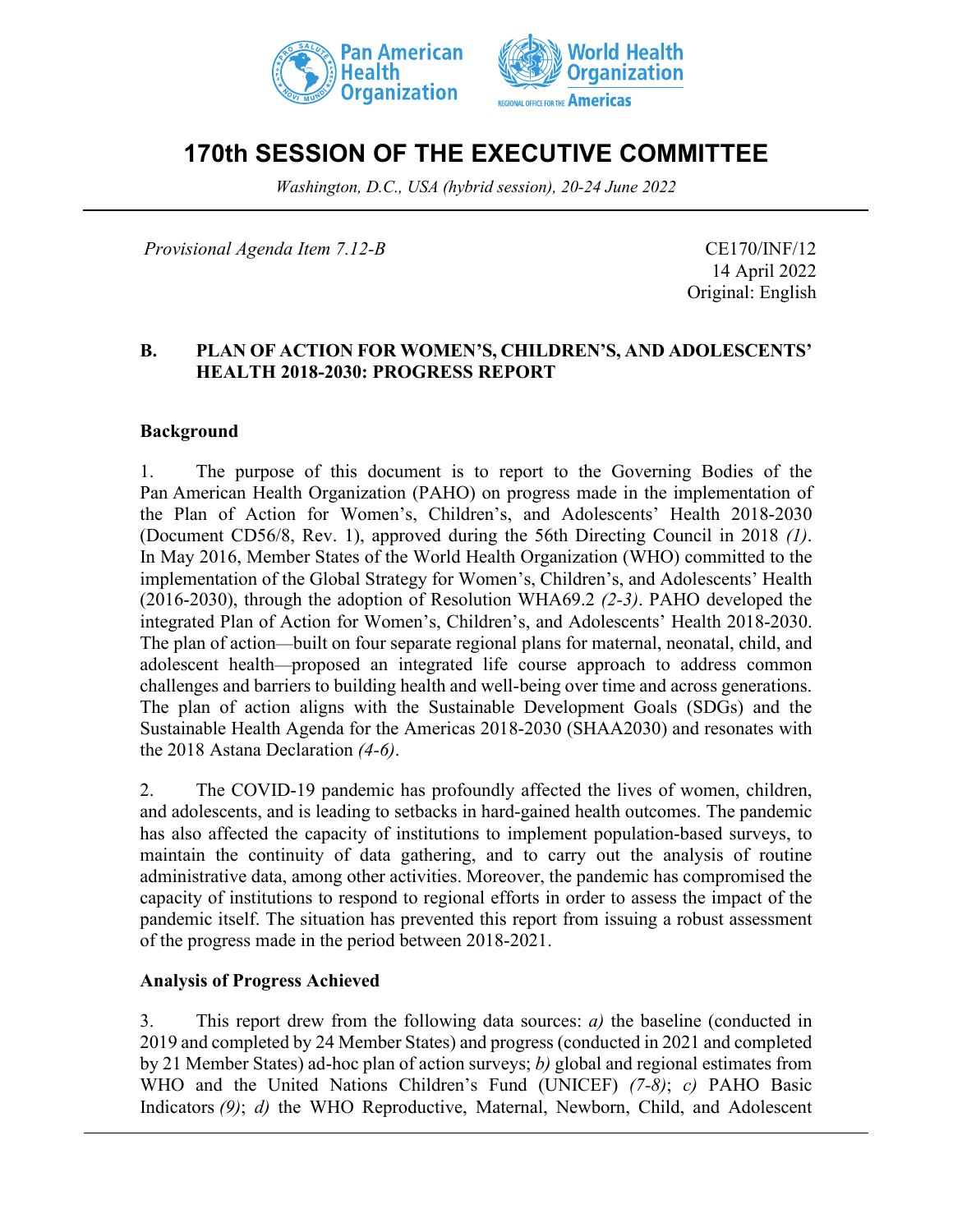Health Policy Survey 2018 *(10)*; *e)* relevant regional assessments, such as the regional school health assessment; and *f)* information from technical cooperation actions during the implementation period.

4. It is important to note that there are differences between the set of countries responding to the baseline survey and those responding to the 2021 progress survey. Considering that the baseline year for the plan of action was 2018, it is worth noting that the information provided does not fully reflect the setbacks generated by the COVID-19 pandemic. For indicators whose targets were pending, the targets were defined. The evaluation of the indicators follows the criteria presented in Annex B of Addendum I to the Report of the End-of-biennium Assessment of the PAHO Program and Budget 2018-2019/Final Report on the Implementation of the PAHO Strategic Plan 2014-2019 (Document CD58/5, Add. I) *(11)*.

#### *Strategic Line of Action 1: Strengthen a transformative policy environment to reduce health inequities among women, children, and adolescents*

5. To reduce health inequities, it is essential that Member States implement intersectoral policies, set targets for the reduction of inequities, and establish mechanisms for the participation of women and adolescents. The progress of this strategic line shows more countries and territories have defined targets, but their reports showed that more efforts are needed to ensure inter-sectoral policies and participatory mechanisms are in place in order to achieve those targets and reduce inequities.

| adolescents                                                                                                                                                                                                                                                                    |                                                                                                                                                                                                                                                                                        |
|--------------------------------------------------------------------------------------------------------------------------------------------------------------------------------------------------------------------------------------------------------------------------------|----------------------------------------------------------------------------------------------------------------------------------------------------------------------------------------------------------------------------------------------------------------------------------------|
| Indicator, baseline, and target                                                                                                                                                                                                                                                | <b>Status</b>                                                                                                                                                                                                                                                                          |
| <b>1.1.1</b> Number of countries and territories<br>that have implemented inter-sectoral policies<br>to address the social determinants of health<br>in women, children, and adolescents<br>Baseline (2018): 10<br>Target (2022): 20<br>Target (2026): 30<br>Target (2030): 40 | Progress has been made towards this indicator,<br>and the target for 2022 has been exceeded. A<br>total of 24 countries and territories reported to<br>have implemented intersectoral policies to<br>address the social determinants of health in<br>women, children, and adolescents. |
| 1.1.2 Number of countries and territories<br>that have set targets for reduction of<br>inequities in the health of women, children,<br>and adolescents at the national level<br>(subnational level if country is decentralized)                                                | A total of 13 countries have set targets.                                                                                                                                                                                                                                              |
| Baseline (2018): 4<br>Target (2022): 15<br>Target (2026): 30<br>Target (2030): 40                                                                                                                                                                                              |                                                                                                                                                                                                                                                                                        |

**Objective 1.1:** Strengthen the capacity of countries to implement policies that measure, monitor, and systematically analyze and transform health inequities affecting women, children, and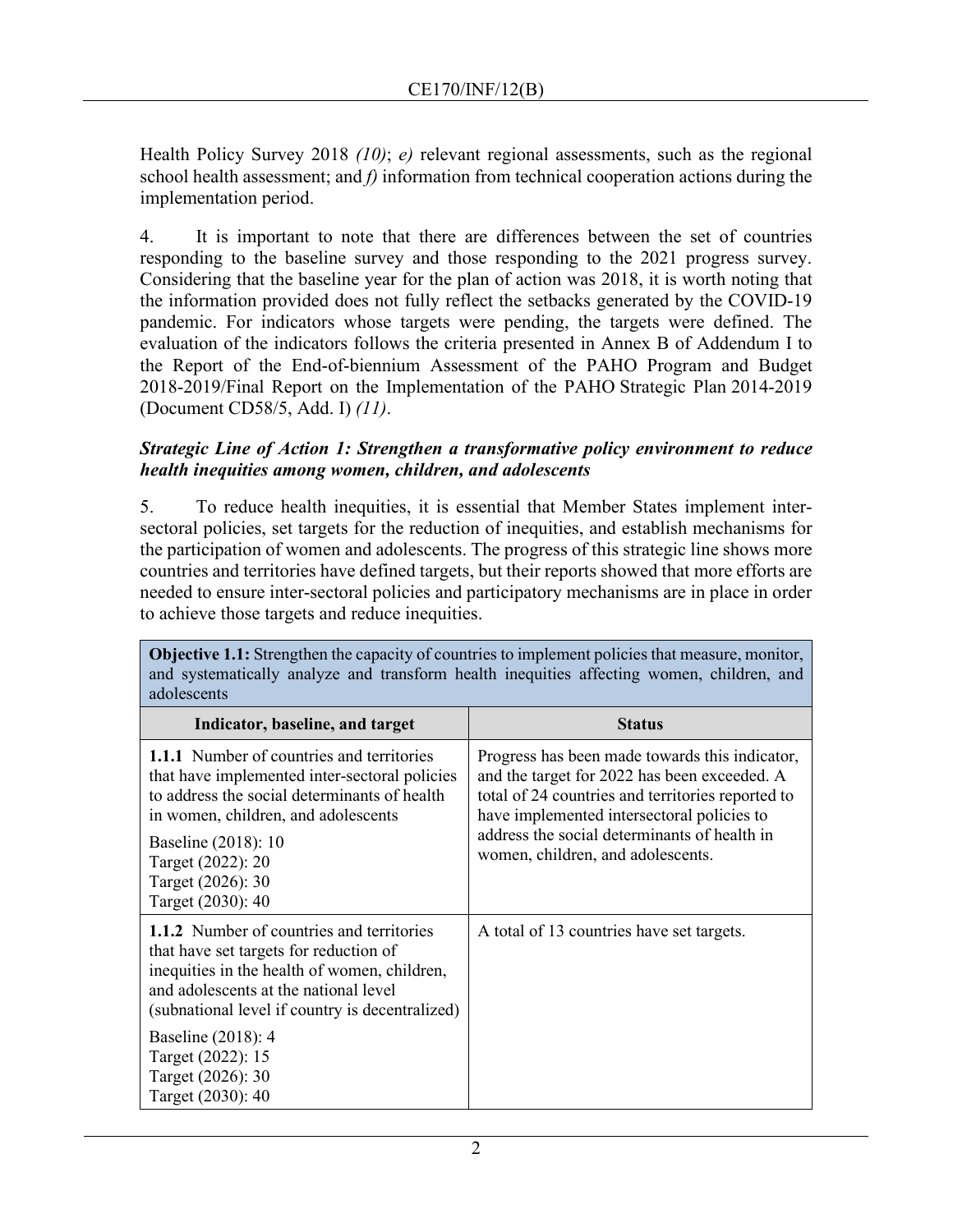**Objective 1.2:** Increase the participation of relevant stakeholders, including women, adolescents, families, civil society, and communities, in policy-making processes and policy monitoring aimed at achieving health equity for women, children, and adolescents

| Indicator, baseline, and target                                                                                                                                                               | <b>Status</b>                                                                                                                                                                                                    |
|-----------------------------------------------------------------------------------------------------------------------------------------------------------------------------------------------|------------------------------------------------------------------------------------------------------------------------------------------------------------------------------------------------------------------|
| <b>1.2.1</b> Number of countries and territories<br>with specific mechanisms through which<br>women and adolescents can engage in public<br>policy development, monitoring, and<br>evaluation | A total of 19 countries and territories reported<br>having specific mechanisms through which<br>women and adolescents can engage in public<br>policy development, implementation,<br>monitoring, and evaluation. |
| Baseline (2018): 12<br>Target (2022): 20<br>Target (2026): 30<br>Target (2030): 40                                                                                                            |                                                                                                                                                                                                                  |

#### *Strategic Line of Action 2: Promote universal, effective, and equitable health and well-being for all women, children, and adolescents in their families, schools, and communities throughout the life course*

6. Good progress in eight indicators of this strategic line were reported. There was no data available for three indicators: a percentage of infants under six months of age who are exclusively breastfed; prevalence of the use of modern contraceptive methods for women of reproductive age by age group; and percentage of children under five years of age who are developmentally on track in health, learning, and psychosocial well-being. The lack of reliable data estimates does not allow for an accurate evaluation of progress for these indicators.

| women, children, and adolescents in families                                                                                                                                            |                                                                                                                                                                                                                                                                                                                                                                                                                                                                                                                |
|-----------------------------------------------------------------------------------------------------------------------------------------------------------------------------------------|----------------------------------------------------------------------------------------------------------------------------------------------------------------------------------------------------------------------------------------------------------------------------------------------------------------------------------------------------------------------------------------------------------------------------------------------------------------------------------------------------------------|
| Indicator, baseline, and target                                                                                                                                                         | <b>Status</b>                                                                                                                                                                                                                                                                                                                                                                                                                                                                                                  |
| <b>2.1.1</b> Percentage of infants under six months<br>of age who are exclusively breastfed<br>Baseline (2018): 30.5%<br>Target (2022): 50%<br>Target (2026): 60%<br>Target (2030): 70% | No data is available for a regional estimate.<br>Even before the pandemic, the Region was not<br>making progress in protecting and promoting<br>breastfeeding. The lack of data is prevalent.<br>In the 2018-2021 period, only seven countries<br>have data, and the prevalence range is 8-65%.<br>Only two countries have a prevalence of<br>$\geq$ 50%, which is the 2025 global nutrition<br>target. Only three out of the seven countries<br>have made progress when compared with<br>previous prevalence. |

**Objective 2.1:** Improve mental, physical, sexual and reproductive health and well-being of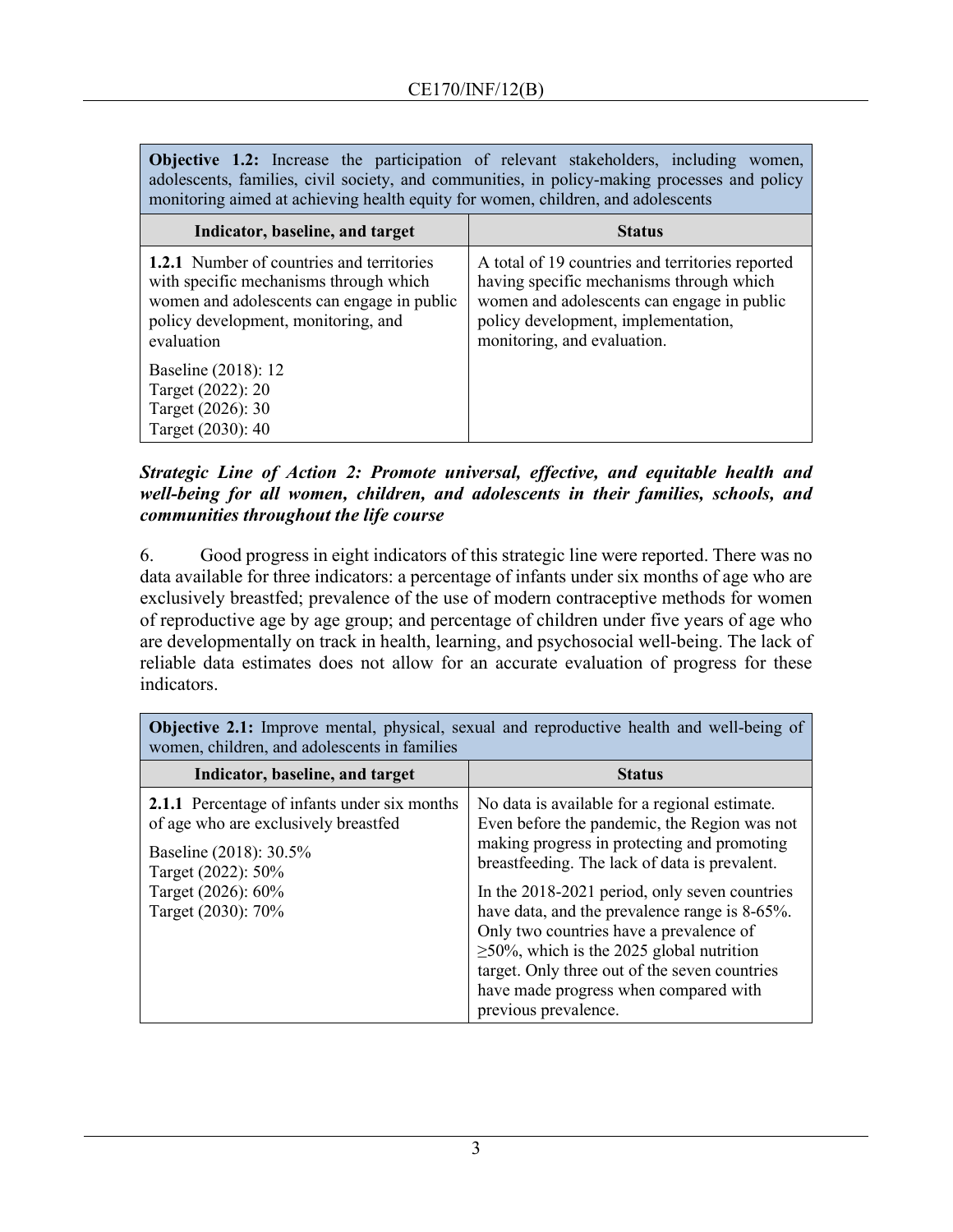| women, children, and adolescents in families                                                                                                                                                                                                                                               | Objective 2.1: Improve mental, physical, sexual and reproductive health and well-being of                                                                                                                                                                                                    |  |  |  |  |
|--------------------------------------------------------------------------------------------------------------------------------------------------------------------------------------------------------------------------------------------------------------------------------------------|----------------------------------------------------------------------------------------------------------------------------------------------------------------------------------------------------------------------------------------------------------------------------------------------|--|--|--|--|
| Indicator, baseline, and target                                                                                                                                                                                                                                                            | <b>Status</b>                                                                                                                                                                                                                                                                                |  |  |  |  |
| 2.1.2 Number of countries and territories<br>that are implementing parenting programs<br>for parents of children and adolescents, with<br>specific targets for vulnerable groups<br>(according to region, residency, and age<br>subgroup: <1 years, 1-5 years, 6-10 years,<br>$>10$ years) | Progress has been made towards this indicator,<br>and target is expected to be achieved by the<br>end of 2022. A total of 26 countries and<br>territories are implementing parenting<br>programs for parents of children and<br>adolescents, with specific targets for<br>vulnerable groups. |  |  |  |  |
| Baseline (2018): 14<br>Target (2022): 20<br>Target (2026): 25<br>Target (2030): 30                                                                                                                                                                                                         |                                                                                                                                                                                                                                                                                              |  |  |  |  |
| 2.1.3 Prevalence of the use of modern<br>contraceptive methods for women of<br>reproductive age, by age group<br>Baseline (2018): 69%                                                                                                                                                      | No data is available for a regional estimate. It<br>is expected that the reduced access to health<br>services due to the COVID-19 pandemic will<br>negatively impact this indicator.                                                                                                         |  |  |  |  |
| Target (2022): 70%<br>Target (2026): TBD<br>Target (2030): TBD                                                                                                                                                                                                                             |                                                                                                                                                                                                                                                                                              |  |  |  |  |
| women, children, and adolescents in families in communities                                                                                                                                                                                                                                | <b>Objective 2.2:</b> Improve mental, physical, sexual and reproductive health and well-being of                                                                                                                                                                                             |  |  |  |  |
| Indicator, baseline, and target                                                                                                                                                                                                                                                            | <b>Status</b>                                                                                                                                                                                                                                                                                |  |  |  |  |
| 2.2.1 Percentage of children under five<br>years who are developmentally on track in                                                                                                                                                                                                       | No data is available for a regional estimate.                                                                                                                                                                                                                                                |  |  |  |  |

health, learning, and psychosocial well-being Baseline (2018): 84.5% Target (2022): 90% Target (2026): TBD Target (2030): TBD **2.2.2** Number of countries and territories with at least one national-level program with specific targets for the health and empowerment of women, children, and adolescents Baseline (2018): 9 Target (2022): 10 Target (2026): 20 Progress has been made towards this indicator, and the target for 2026 has already been achieved. A total of 23 countries reported having achieved the target.

Target (2030): 25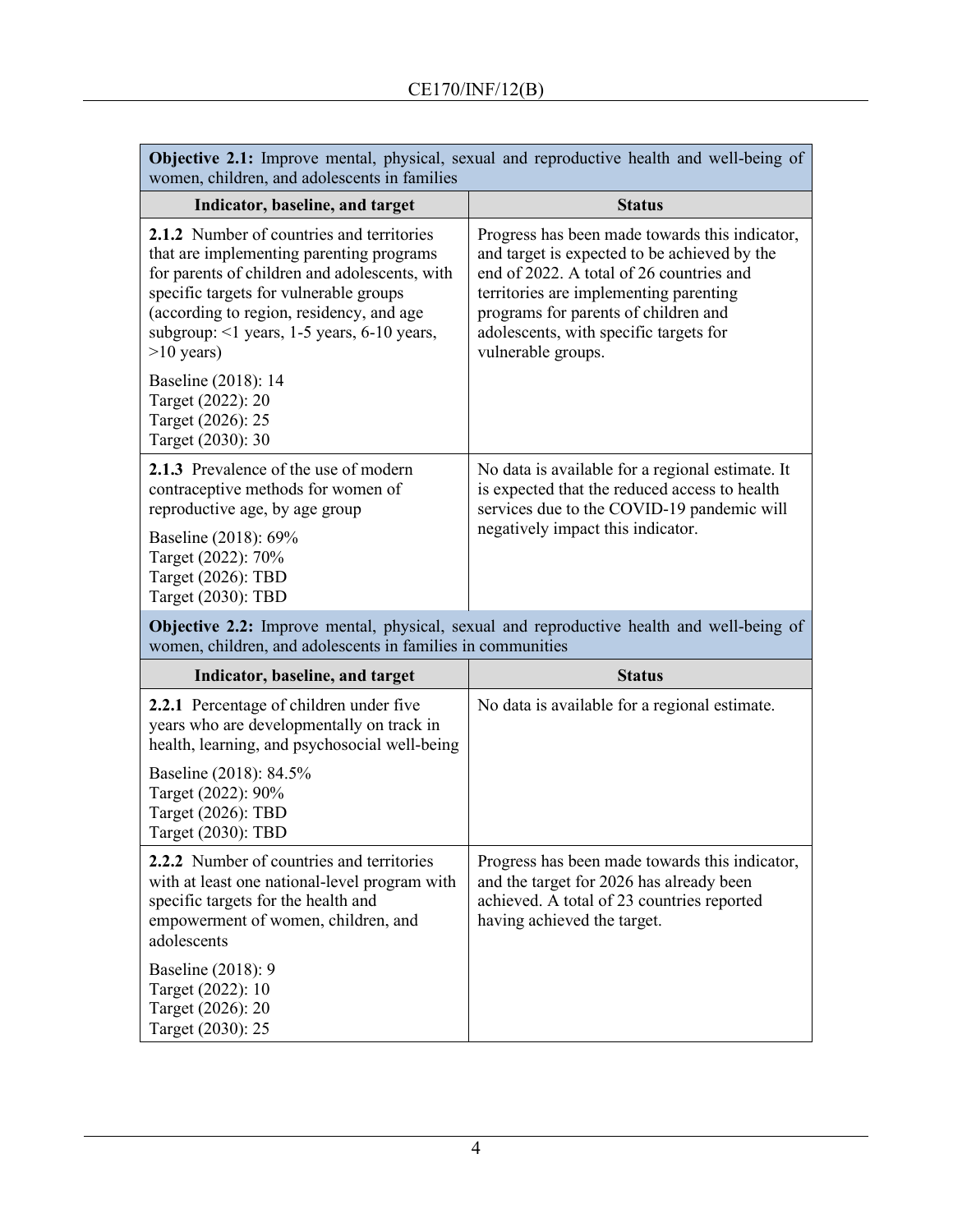Г

| women, children, and adolescents in families in communities                                                                                                                                                                                                                                      | <b>Objective 2.2:</b> Improve mental, physical, sexual and reproductive health and well-being of                                                                                                                                                                                                          |  |  |  |  |  |
|--------------------------------------------------------------------------------------------------------------------------------------------------------------------------------------------------------------------------------------------------------------------------------------------------|-----------------------------------------------------------------------------------------------------------------------------------------------------------------------------------------------------------------------------------------------------------------------------------------------------------|--|--|--|--|--|
| Indicator, baseline, and target                                                                                                                                                                                                                                                                  | <b>Status</b>                                                                                                                                                                                                                                                                                             |  |  |  |  |  |
| 2.2.3 Number of countries and territories<br>with recent data (five years or less) on the<br>proportion of women aged 15-49 years who<br>make their own informed decisions<br>regarding sexual relations, contraceptive use,<br>and reproductive health care                                     | Progress has been made towards this indicator,<br>and the target for 2030 is expected to be<br>achieved by the end of 2022. A total of 11<br>countries reported to have achieved the target,<br>however, only five countries provided<br>supporting documents that correspond to the<br>indicated period. |  |  |  |  |  |
| Baseline (2018): 3<br>Target (2022): 5<br>Target (2026): 7<br>Target (2030): 10                                                                                                                                                                                                                  |                                                                                                                                                                                                                                                                                                           |  |  |  |  |  |
| comprehensive sexuality education                                                                                                                                                                                                                                                                | <b>Objective 2.3:</b> Enhance the use of the school platform for the promotion of mental and physical,<br>sexual and reproductive health and well-being of children and adolescents, including                                                                                                            |  |  |  |  |  |
| Indicator, baseline, and target                                                                                                                                                                                                                                                                  | <b>Status</b>                                                                                                                                                                                                                                                                                             |  |  |  |  |  |
| 2.3.1 Number of countries and territories<br>implementing a national comprehensive school<br>health program that reaches at least 50% of<br>public schools on pre-primary, primary, and<br>secondary levels<br>Baseline (2018): 2<br>Target (2022): 10<br>Target (2026): 20<br>Target (2030): 25 | Progress has been made towards this<br>indicator, the target for 2022 has been<br>achieved and the target is on track to be<br>achieved by 2030. A total of 16 countries<br>and territories reported to have implemented<br>a national comprehensive school health<br>program.                            |  |  |  |  |  |
| institutional articulation including with civil society                                                                                                                                                                                                                                          | Objective 2.4: Strengthen the health sector capacity for effective inter-sectoral and inter-                                                                                                                                                                                                              |  |  |  |  |  |
| Indicator, baseline, and target                                                                                                                                                                                                                                                                  | <b>Status</b>                                                                                                                                                                                                                                                                                             |  |  |  |  |  |
| 2.4.1 Number of countries and territories with<br>specific mechanisms by which civil society<br>and the private sector, as appropriate, can<br>participate in the development, monitoring,<br>and evaluation of health programs for women<br>and/or children and/or adolescents                  | Progress has been made towards this<br>indicator, and target is expected to be<br>achieved by the end of 2022. A total of 26<br>countries have specific mechanisms in place.                                                                                                                              |  |  |  |  |  |
| Baseline (2018): 17<br>Target (2022): 20<br>Target (2026): 30<br>Target (2030): 40                                                                                                                                                                                                               |                                                                                                                                                                                                                                                                                                           |  |  |  |  |  |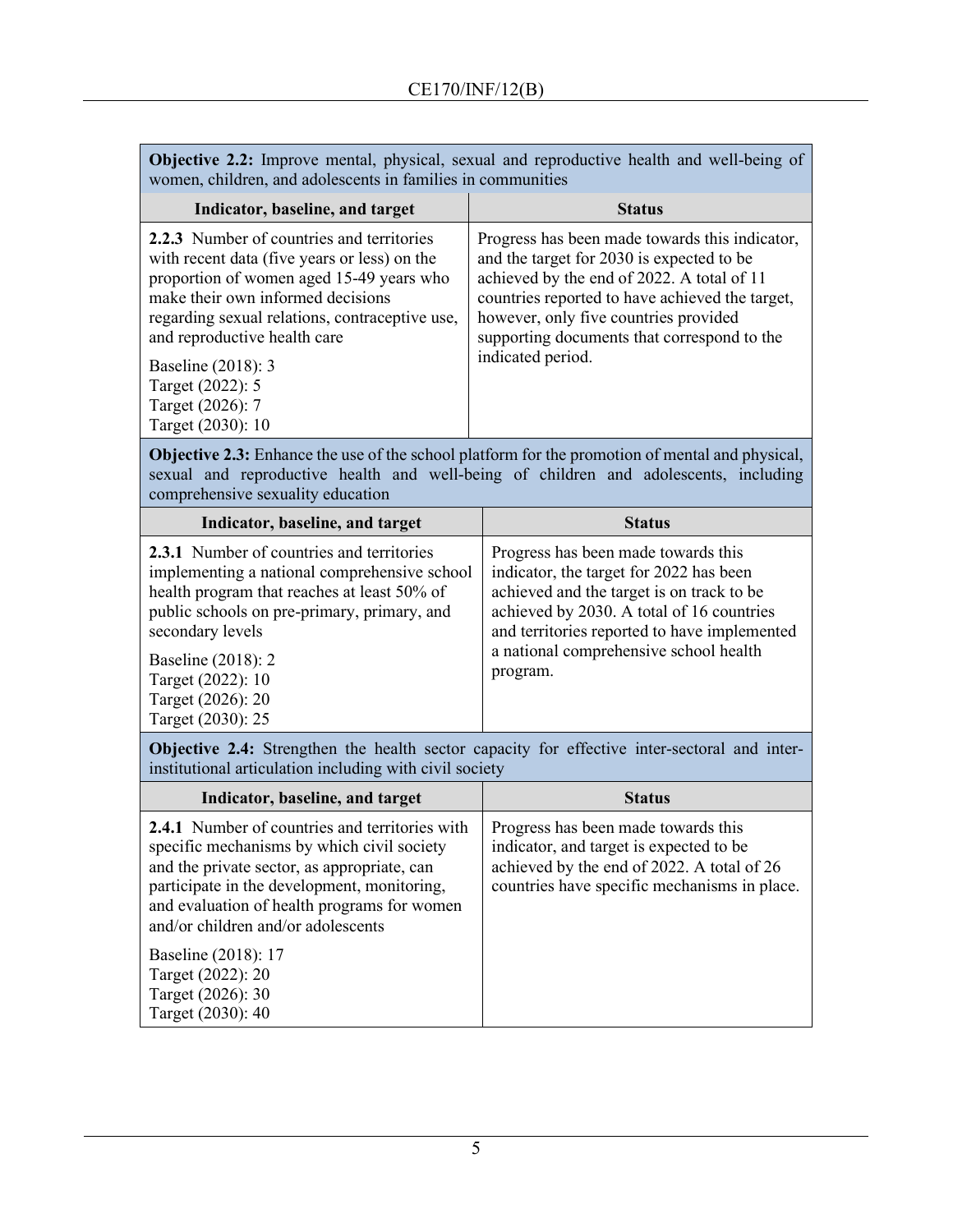### *Strategic Line of Action 3: Expand equitable access to comprehensive, integrated, quality health services for women, children, and adolescents that are people-, family-, and community-centered*

7. This strategic line presents 15 indicators, although most indicators are on track, significant variability between countries and limited information regarding assessing inequities persist. For example, although progress has been made in the number of countries and territories that measure births attended at health facilities, no increases have yet been reported in the percentage of births attended at health facilities in the lowest performing quintiles or those with the fewest economic resources. On the contrary, progress has been reported on the availability of national data regarding the use of specific treatments for the prevention and care of severe morbidity and mortality in pregnant women.

| <b>Objective 3.1:</b> Progressively promote universal and equitable access for women, children, and<br>adolescents to quality and comprehensive health services                                                                                                                                                                                                         |                                                                                                                                                                                                                                                                                                                                                                                                                                                                                                                  |  |  |  |  |  |
|-------------------------------------------------------------------------------------------------------------------------------------------------------------------------------------------------------------------------------------------------------------------------------------------------------------------------------------------------------------------------|------------------------------------------------------------------------------------------------------------------------------------------------------------------------------------------------------------------------------------------------------------------------------------------------------------------------------------------------------------------------------------------------------------------------------------------------------------------------------------------------------------------|--|--|--|--|--|
| Indicator, baseline, and target                                                                                                                                                                                                                                                                                                                                         | <b>Status</b>                                                                                                                                                                                                                                                                                                                                                                                                                                                                                                    |  |  |  |  |  |
| <b>3.1.1</b> Percentage of women and<br>adolescents of reproductive age who have<br>their need for family planning satisfied with<br>modern and quality contraceptive methods<br>Baseline (2017): 69%<br>Target (2022): 75%<br>Target (2026): 80%<br>Target (2030): 90%                                                                                                 | The most recently available data from countries<br>generated through the baseline survey showed<br>the prevalence of family planning satisfied with<br>modern and quality contraceptive methods<br>ranged from 39% to 86%, indicating the wide<br>range of coverage between countries. None of<br>the countries with available data had it<br>disaggregated by age group. It is expected that<br>the reduced access to health services due to the<br>COVID-19 pandemic will negatively impact<br>this indicator. |  |  |  |  |  |
| <b>3.1.2</b> Number of countries and territories<br>that measure percentage of women of<br>reproductive age in countries who have their<br>need for family planning satisfied with<br>modern methods (disaggregated by age,<br>ethnicity, place of residence, and income<br>level)<br>Baseline (2018): 9<br>Target (2022): 12<br>Target (2026): 17<br>Target (2030): 25 | A total of seven countries and territories<br>reported measuring this indicator, showing that<br>no progress was made compared to the baseline.<br>Data for this indicator is generated through<br>population-based surveys, which limits the<br>availability of recent data.                                                                                                                                                                                                                                    |  |  |  |  |  |

**Objective 3.1:** Progressively promote universal and equitable access for women, children, and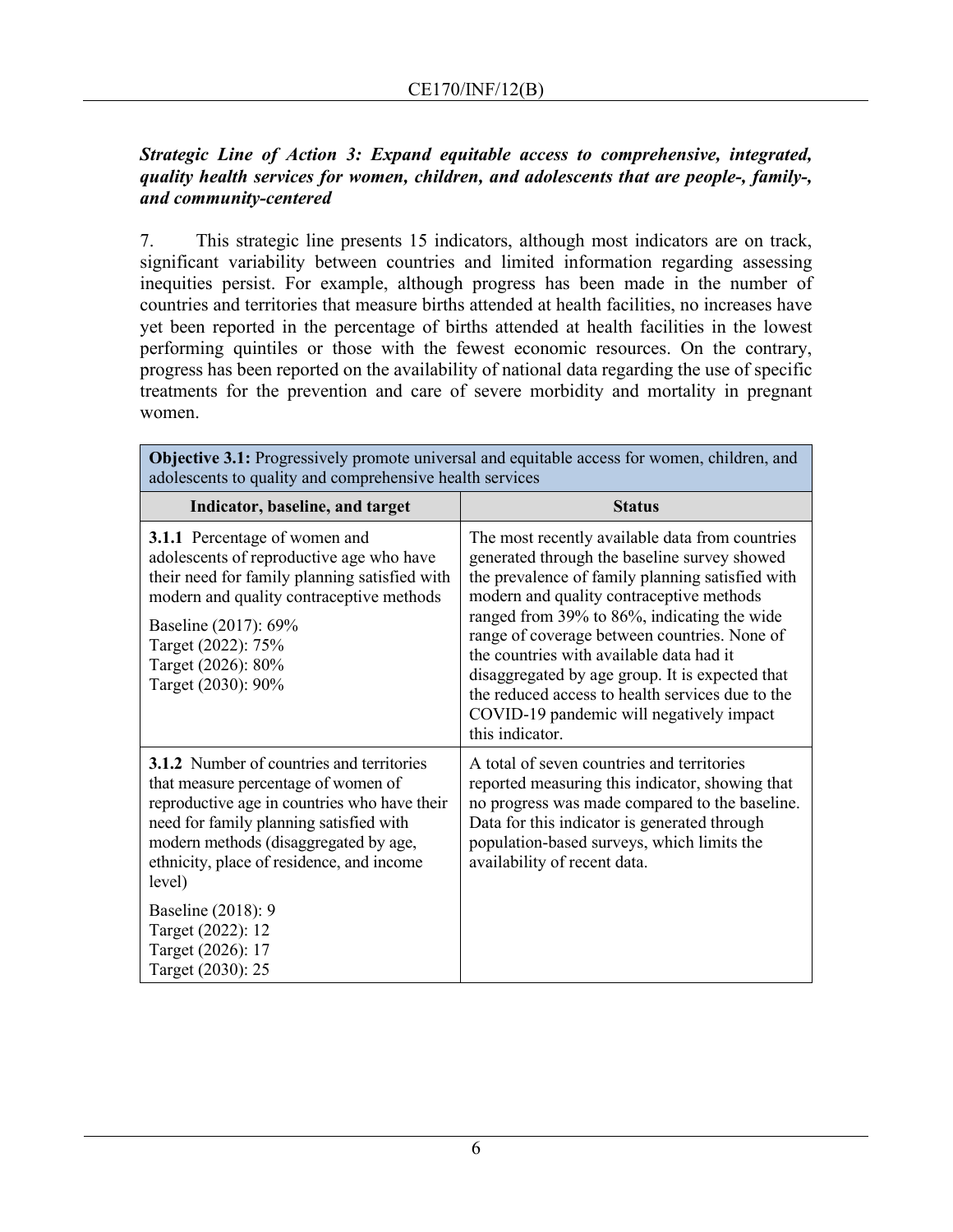| <b>Objective 3.1:</b> Progressively promote universal and equitable access for women, children, and<br>adolescents to quality and comprehensive health services                                                                                                                                                                                 |                                                                                                                                                                                                                                                                                          |  |  |  |  |  |  |
|-------------------------------------------------------------------------------------------------------------------------------------------------------------------------------------------------------------------------------------------------------------------------------------------------------------------------------------------------|------------------------------------------------------------------------------------------------------------------------------------------------------------------------------------------------------------------------------------------------------------------------------------------|--|--|--|--|--|--|
| Indicator, baseline, and target                                                                                                                                                                                                                                                                                                                 | <b>Status</b>                                                                                                                                                                                                                                                                            |  |  |  |  |  |  |
| 3.1.3 Number of countries and territories<br>that include caring for victims of sexual<br>exploitation and trafficking of persons in<br>their technical standards                                                                                                                                                                               | A total of 14 countries reported having<br>standards for the care of victims of sexual<br>exploitation and trafficking but only<br>12 provided supporting documents.                                                                                                                     |  |  |  |  |  |  |
| Baseline (2018): 11<br>Target (2022): 16<br>Target (2026): TBD<br>Target (2030): TBD                                                                                                                                                                                                                                                            |                                                                                                                                                                                                                                                                                          |  |  |  |  |  |  |
| 3.1.4 a) Number of countries and<br>territories that measure percentage of<br>pregnant women who received antenatal<br>care four or more times                                                                                                                                                                                                  | A total of 35 countries and territories reported<br>measuring this indicator. However, it is<br>estimated that almost all countries collect this<br>data, even if this was not captured in the                                                                                           |  |  |  |  |  |  |
| Baseline (2018): 34<br>Target (2022): 38<br>Target (2026): TBD<br>Target (2030): TBD                                                                                                                                                                                                                                                            | baseline survey.                                                                                                                                                                                                                                                                         |  |  |  |  |  |  |
| 3.1.4 b) Number of countries and<br>territories that measure percentage of<br>pregnant women who received antenatal<br>care four or more times, disaggregated by<br>age, ethnicity, and place of residence                                                                                                                                      | Progress has been made towards this indicator,<br>the target for 2026 has been achieved and the<br>target is on track to be achieved by 2030. A total<br>of 13 countries reported having antenatal care<br>data disaggregated by age, ethnicity, and place                               |  |  |  |  |  |  |
| Baseline (2018): 0<br>Target (2022): 5<br>Target (2026): 10<br>Target (2030): 15                                                                                                                                                                                                                                                                | of residence. It is estimated that more countries<br>comply with this indicator but have not<br>responded to the survey or published this<br>information.                                                                                                                                |  |  |  |  |  |  |
| <b>3.1.4 c)</b> Number of countries and territories<br>that measure percentage of pregnant<br>women who received antenatal care four or<br>more times, disaggregated by age, ethnicity,<br>and place of residence, and achieve an<br>increase of 20% of the percentage of<br>women in the lowest economic quintiles<br>with four or more visits | The reported data could not ascertain an<br>increase of 20% in the lowest quintiles of the<br>three social determinants. This is an area of<br>concern, and strengthening inequality<br>monitoring in this area will require targeted<br>capacity building and support to Member States. |  |  |  |  |  |  |
| Baseline (2018): 0<br>Target (2022): 3<br>Target (2026): 6<br>Target (2030): 10                                                                                                                                                                                                                                                                 |                                                                                                                                                                                                                                                                                          |  |  |  |  |  |  |

**Objective 3.1:** Progressively promote universal and equitable access for women, children, and

Г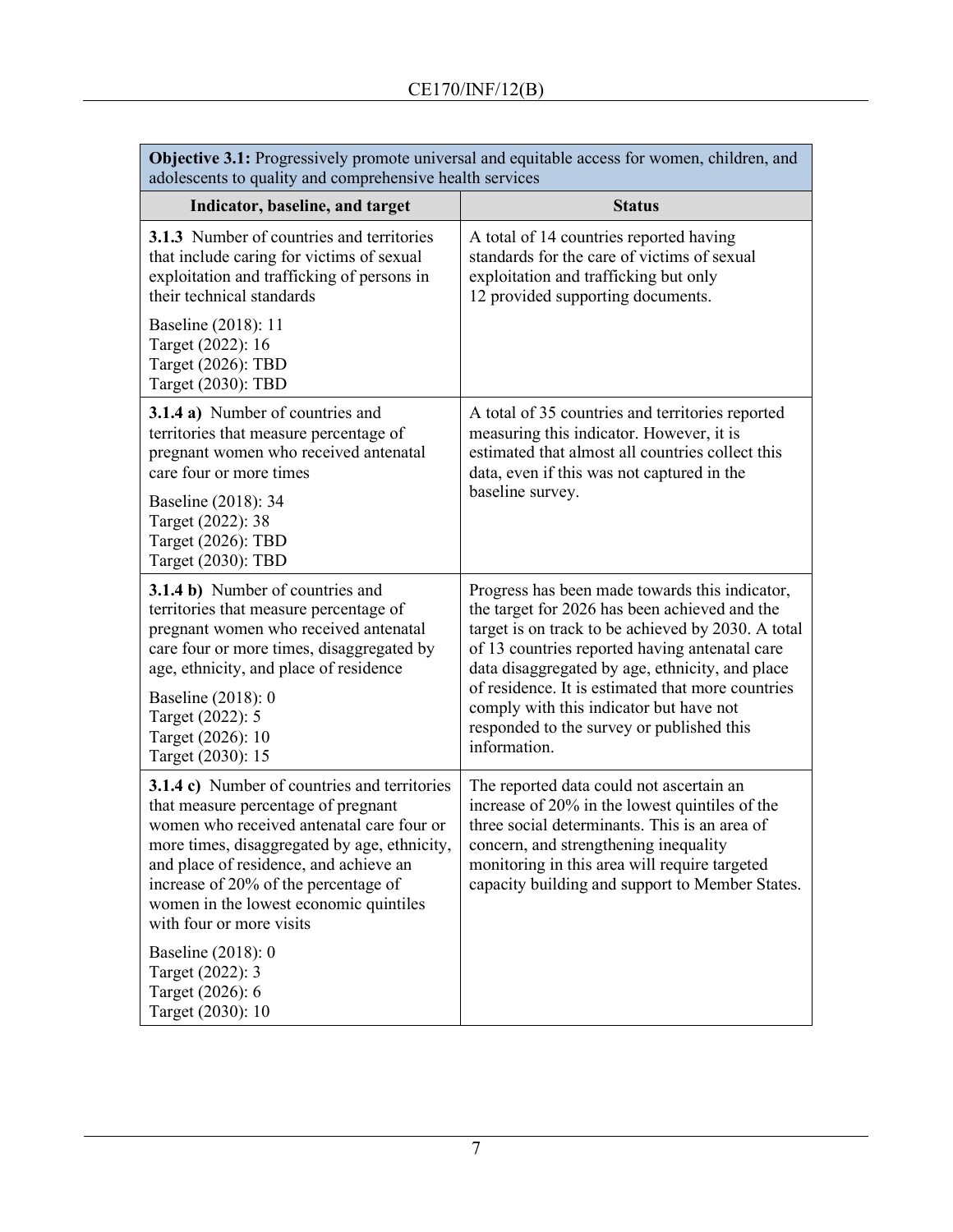| Objective 9.1. I rogressivery promote universal and equitable access for women, emidien, and<br>adolescents to quality and comprehensive health services                                                                                                                                                                                                                                                              |                                                                                                                                                                                                                                                                                                                                                                                                                                         |  |  |  |  |  |
|-----------------------------------------------------------------------------------------------------------------------------------------------------------------------------------------------------------------------------------------------------------------------------------------------------------------------------------------------------------------------------------------------------------------------|-----------------------------------------------------------------------------------------------------------------------------------------------------------------------------------------------------------------------------------------------------------------------------------------------------------------------------------------------------------------------------------------------------------------------------------------|--|--|--|--|--|
| Indicator, baseline, and target                                                                                                                                                                                                                                                                                                                                                                                       | <b>Status</b>                                                                                                                                                                                                                                                                                                                                                                                                                           |  |  |  |  |  |
| 3.1.5 a) Number of countries and<br>territories that measure births attended at<br>health facilities (disaggregated by age,<br>ethnicity, and place of residence of the<br>mother)<br>Baseline (2018): 0<br>Target (2022): 3<br>Target (2026): 6<br>Target (2030): 10                                                                                                                                                 | Progress has been made towards this indicator,<br>and the target for 2030 is expected to be<br>exceeded by the end of 2022. A total of 19<br>countries and territories reported measuring<br>births in health facilities disaggregated by age,<br>ethnicity, or place of residence (18, 14, and 17,<br>respectively). Of the 19 countries, 13 reported<br>carrying out the measurement with<br>disaggregation for all three criteria.   |  |  |  |  |  |
| <b>3.1.5 b)</b> Number of countries and<br>territories that measure the percentage of<br>births attended at health facilities.<br>disaggregated by age, ethnicity, and place<br>of residence of the mother, and that have<br>increased by 20% in the lowest performing<br>quintiles or those with the least economic<br>resources<br>Baseline (2018): 0<br>Target (2022): 5<br>Target (2026): 10<br>Target (2030): 15 | Progress has been made towards this indicator,<br>and the target for 2030 will be fully met by the<br>end of 2022. Of the 18 countries and territories<br>that indicated disaggregating the measurement<br>by age, five reported increases of at least 20% in<br>institutional births in the lowest quintile<br>according to economic conditions, while four<br>reported increases according to criteria of<br>ethnicity and residence. |  |  |  |  |  |
| <b>3.1.6</b> Number of countries and territories<br>that have increased their composite<br>coverage index for maternal and child<br>health<br>Baseline (2018): 0<br>Target (2022): 5<br>Target (2026): TBD<br>Target (2030): TBD                                                                                                                                                                                      | In the period between 2018-2021, only three<br>countries had data on the composite coverage<br>index, two with 2018 data and one with 2019<br>data. This indicator requires data from<br>population-based surveys, which have been<br>postponed due to the pandemic.                                                                                                                                                                    |  |  |  |  |  |
| <b>3.1.7</b> Number of countries and territories<br>that have introduced HPV in their<br>immunization schedule<br>Baseline (2018): 31<br>Target (2022): 35<br>Target (2026): 40<br>Target (2030): 45                                                                                                                                                                                                                  | Progress has been made towards this indicator,<br>and the target for 2022 has been exceeded.<br>During 2019-2020, eight additional countries<br>and territories introduced the HPV vaccine in<br>their public health program, bringing the total<br>number of countries to 39. Of these countries,<br>12 reported to PAHO that, in addition to girls,<br>they had vaccinated boys in 2020.                                              |  |  |  |  |  |

**Objective 3.1:** Progressively promote universal and equitable access for women, children, and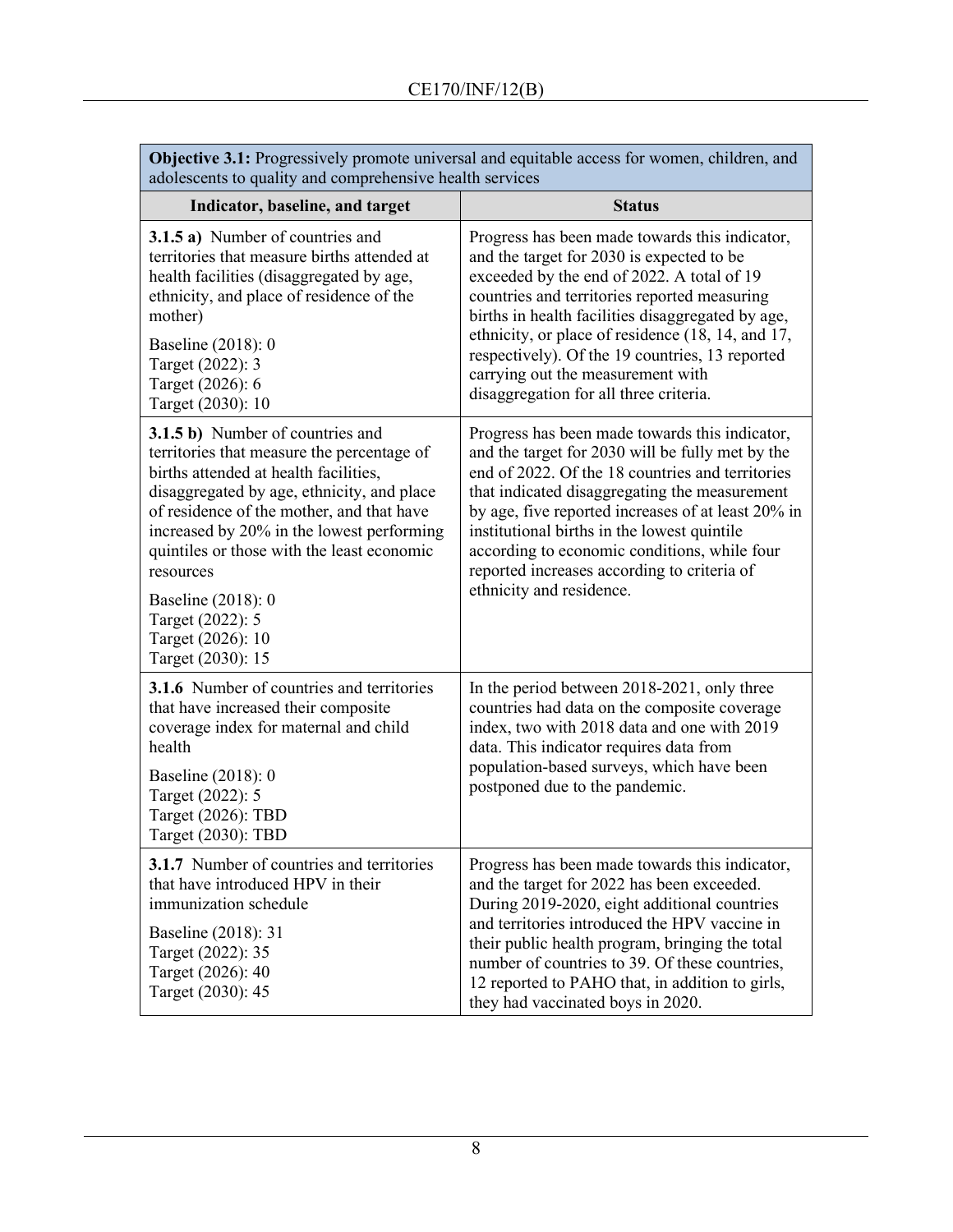| <b>Objective 3.1:</b> Progressively promote universal and equitable access for women, children, and |
|-----------------------------------------------------------------------------------------------------|
| adolescents to quality and comprehensive health services                                            |

| Indicator, baseline, and target                                                                                                                                                                                                                                                    | <b>Status</b>                                                                                                                                                                                                                                                                                                                                                                                        |
|------------------------------------------------------------------------------------------------------------------------------------------------------------------------------------------------------------------------------------------------------------------------------------|------------------------------------------------------------------------------------------------------------------------------------------------------------------------------------------------------------------------------------------------------------------------------------------------------------------------------------------------------------------------------------------------------|
| <b>3.1.8</b> Number of countries that have<br>policies in place to promote that women<br>have informed, voluntary, non-coercive<br>access to the family planning method of<br>their choice<br>Baseline (2018): 17<br>Target (2022): 18<br>Target (2026): TBD<br>Target (2030): TBD | Progress has been made towards this indicator,<br>and the target for 2022 has been achieved. The<br>main aim of the 2022 target was to maintain the<br>baseline status. However, 18 countries and<br>territories reported having policies to promote<br>that women have informed, voluntary, non-<br>coercive access to contraceptive methods, and<br>the majority provided supporting publications. |

**Objective 3.2:** Improve the quality of health care and services for women, children, and adolescents

| Indicator, baseline, and target                                                                                                                                              | <b>Status</b>                                                                                                                                                                   |  |  |  |
|------------------------------------------------------------------------------------------------------------------------------------------------------------------------------|---------------------------------------------------------------------------------------------------------------------------------------------------------------------------------|--|--|--|
| <b>3.2.1</b> Number of countries and territories<br>implementing regular maternal and<br>perinatal death reviews and audits                                                  | Progress has been made towards this indicator,<br>and target is expected to be achieved by the end<br>of 2022. A total of 20 countries and territories                          |  |  |  |
| Baseline (2018): 8<br>Target (2022): 15<br>Target (2026): 25<br>Target (2030): 35                                                                                            | reported regular implementation of maternal and<br>perinatal death reviews.                                                                                                     |  |  |  |
| 3.2.2 Number of countries and territories<br>implementing national standards for quality<br>health care services for adolescents                                             | A total of 19 countries reported implementing<br>national standards for quality health services for<br>adolescents, indicating that progress was made                           |  |  |  |
| Baseline (2018): 11<br>Target (2022): 20<br>Target (2026): 30<br>Target (2030): 40                                                                                           | towards the target.                                                                                                                                                             |  |  |  |
| <b>3.2.3</b> Number of countries and territories<br>with national data regarding the use of<br>magnesium sulfate in pregnant women with<br>severe pre-eclampsia or eclampsia | Progress has been made towards this indicator,<br>and the target for 2026 has been achieved. A<br>total of 11 countries reported collecting national<br>data on this indicator. |  |  |  |
| Baseline (2018): 2<br>Target (2022): 6<br>Target (2026): 10<br>Target (2030): 15                                                                                             | Of these countries, five indicated that they do not<br>analyze this data, even though they collect it.                                                                          |  |  |  |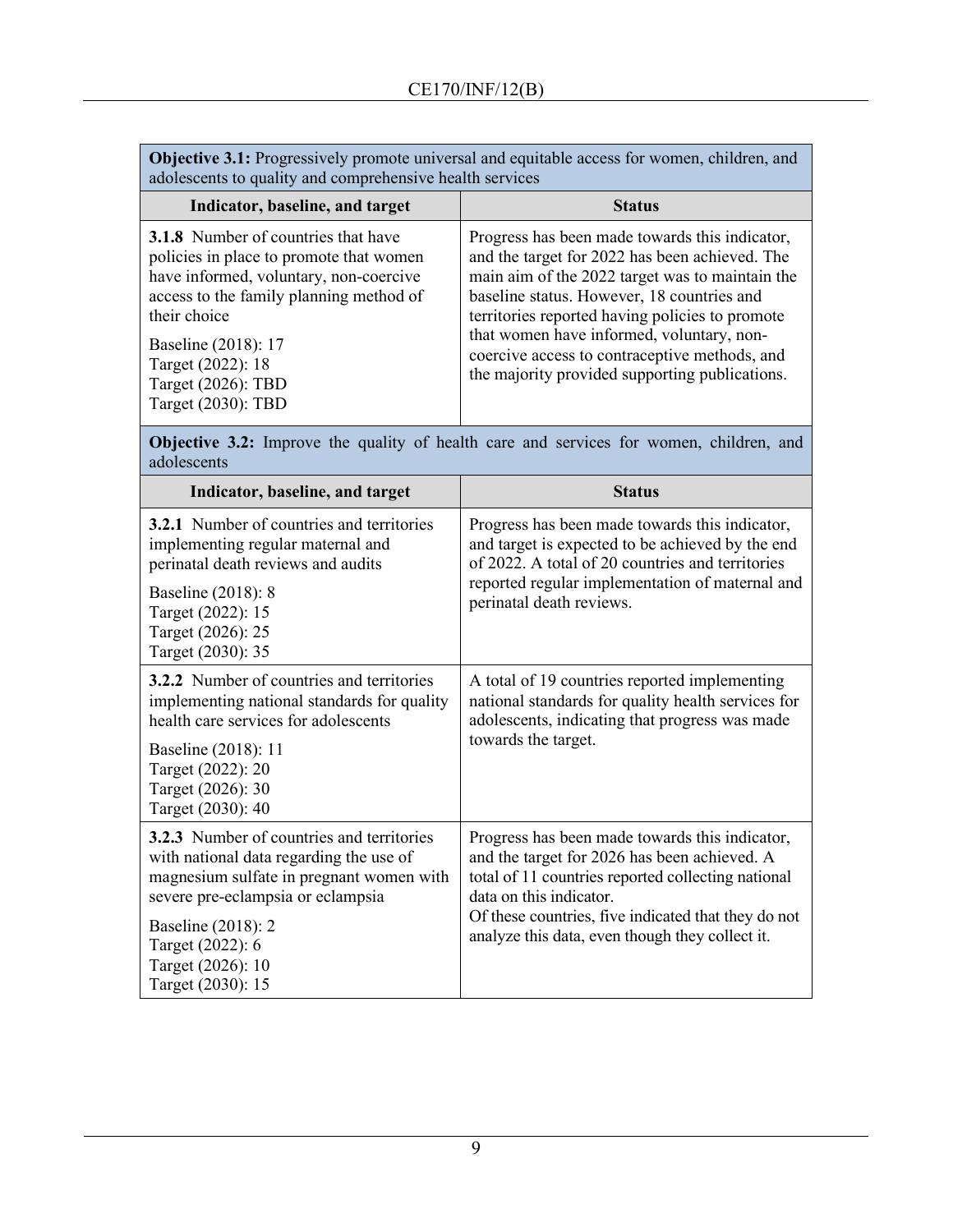| <b>Objective 3.2:</b> Improve the quality of health care and services for women, children, and<br>adolescents |  |  |  |  |  |  |
|---------------------------------------------------------------------------------------------------------------|--|--|--|--|--|--|
|                                                                                                               |  |  |  |  |  |  |

| Indicator, baseline, and target                                                                                                                                                                                                        | <b>Status</b>                                                                                                                                                                                                                                                                             |
|----------------------------------------------------------------------------------------------------------------------------------------------------------------------------------------------------------------------------------------|-------------------------------------------------------------------------------------------------------------------------------------------------------------------------------------------------------------------------------------------------------------------------------------------|
| <b>3.2.4</b> Number of countries and territories<br>with national data regarding the use of<br>oxytocic drugs to prevent post-partum<br>hemorrhage<br>Baseline (2018): 2<br>Target (2022): 6<br>Target (2026): 10<br>Target (2030): 15 | Progress has been made towards this indicator,<br>and the target for 2026 has been achieved. A<br>total of 11 countries indicated collecting this<br>data. It is important to note that of the nine new<br>countries, three reported that they collect the<br>data but do not analyze it. |

*Strategic Line of Action 4: Strengthen information systems for the collection, availability, accessibility, quality, and dissemination of strategic information, including health data and statistics on the health of women, children, and adolescents, within the framework of the principles proposed in this Plan* 

8. Progress on this strategic line has been reported in terms of strengthening health information systems, as well as the availability of data on the health of women, children, and adolescents. The active search and analysis of maternal deaths and deaths of children under five years of age show achievements in the first case and a setback with respect to the baseline in the second. Progress was made in conducting periodic analysis of the distribution and circumstances of leading preventable causes of mortality in women, children, and adolescents in Member States, yet with differences between countries depending on the population groups included in the periodic analysis. There are still important limitations regarding the monitoring of health inequities affecting women, children, and adolescents. Lack of political support, financial and human resources, and difficulties due to the COVID-19 pandemic have been identified as limiting factors.

**Objective 4.1:** Strengthen the capacity of health information systems to increase the availability of data on preventable mortality of women, children, and adolescents

| Indicator, baseline, and target                                                                                                                                                                                                                                 | <b>Status</b>                                                                                                                                                                                                                                                                                                                                                                                                                                                                    |
|-----------------------------------------------------------------------------------------------------------------------------------------------------------------------------------------------------------------------------------------------------------------|----------------------------------------------------------------------------------------------------------------------------------------------------------------------------------------------------------------------------------------------------------------------------------------------------------------------------------------------------------------------------------------------------------------------------------------------------------------------------------|
| 4.1.1 Number of countries and territories<br>that conduct active searches for maternal<br>deaths to reduce the under-registration and<br>misclassification of these deaths<br>Baseline (2018): 8<br>Target (2022): 15<br>Target (2026): 20<br>Target (2030): 25 | Progress has been made towards this indicator,<br>and the target for 2026 has been achieved. A<br>total of 21 countries reported conducting active<br>searches for maternal deaths. Compared to the<br>baseline, four new countries have reported that<br>they conduct active searches for maternal<br>deaths. It should be noted that of the total<br>number of countries that claim to meet this<br>indicator only 16 presented documents that<br>prove such an active search. |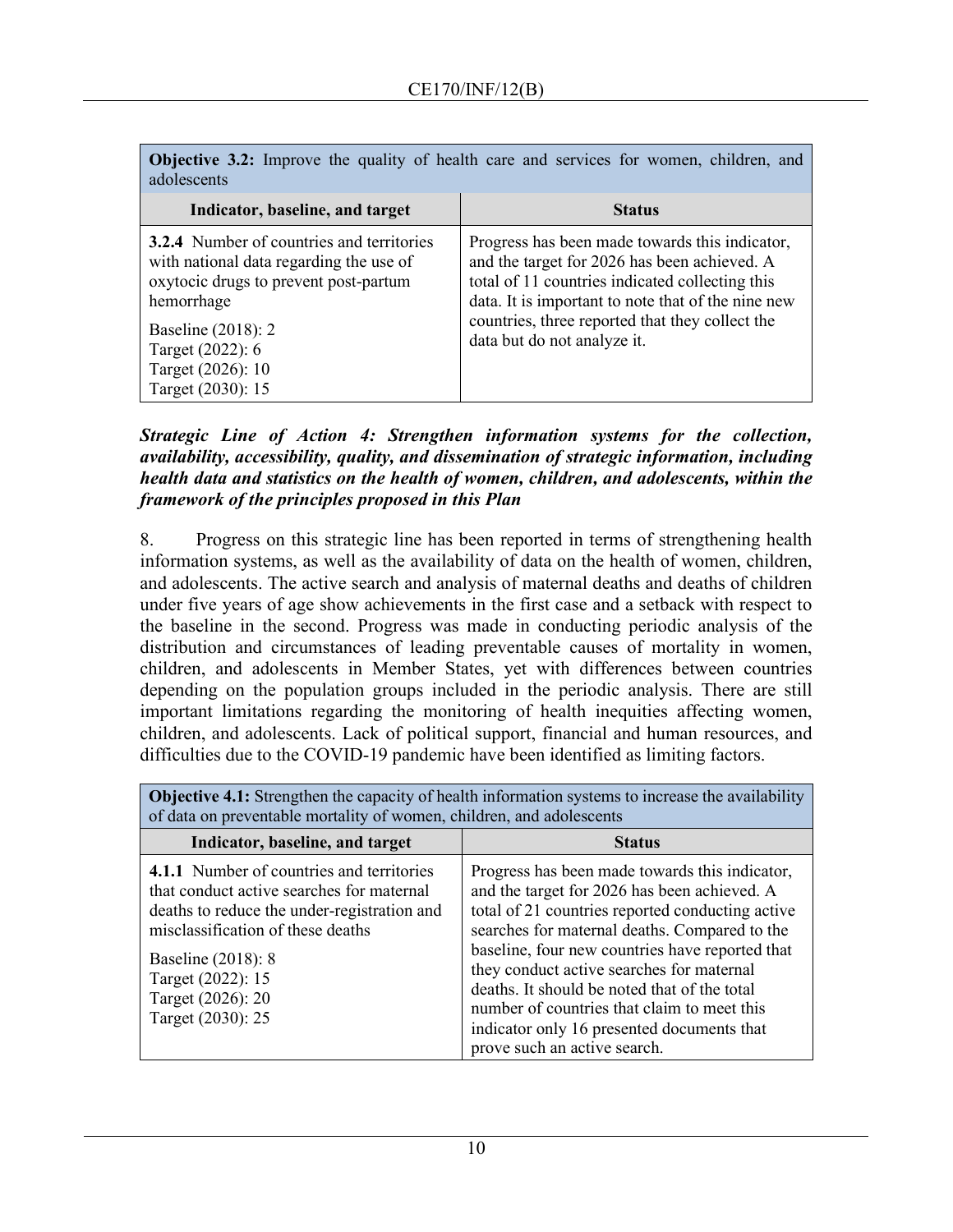| <b>Objective 4.1:</b> Strengthen the capacity of health information systems to increase the availability<br>of data on preventable mortality of women, children, and adolescents                                                                                                                                |                                                                                                                                                                                                                                                                                                                                                                                                                                                                                                                                                                                                                                               |
|-----------------------------------------------------------------------------------------------------------------------------------------------------------------------------------------------------------------------------------------------------------------------------------------------------------------|-----------------------------------------------------------------------------------------------------------------------------------------------------------------------------------------------------------------------------------------------------------------------------------------------------------------------------------------------------------------------------------------------------------------------------------------------------------------------------------------------------------------------------------------------------------------------------------------------------------------------------------------------|
| Indicator, baseline, and target                                                                                                                                                                                                                                                                                 | <b>Status</b>                                                                                                                                                                                                                                                                                                                                                                                                                                                                                                                                                                                                                                 |
| 4.1.2 Number of countries and territories<br>that increase the capture, registration, and<br>analysis of deaths in children under five<br>(disaggregated by age, sex, and place of<br>residence) and of the cause of death<br>Baseline (2018): 0<br>Target (2022): 15<br>Target (2026): 20<br>Target (2030): 25 | Progress has been made towards this indicator.<br>Nine countries and territories reported<br>disaggregated analysis for all four variables,<br>10 reported they increased the disaggregated<br>analysis by age and sex, and nine reported they<br>increased the disaggregated analysis by<br>residence and cause of death.                                                                                                                                                                                                                                                                                                                    |
| 4.1.3 Number of countries and territories<br>that conduct periodic analysis of the<br>distribution and circumstances of leading<br>preventable causes of mortality in women,<br>children, and adolescents<br>Baseline (2018): 1<br>Target (2022): 10<br>Target (2026): 15<br>Target (2030): 20                  | Progress has been made towards this indicator,<br>and target is expected to be achieved by the end<br>of 2022. A total of 15 countries and territories<br>reported conducting such an analysis of deaths<br>among women, nine countries and territories do<br>so on children's deaths, and 11 countries on<br>adolescents' deaths.<br>Eight countries reported conducting this analysis<br>of mortality in women, children, and adolescents.<br>This is an increase if compared to the baseline,<br>where six countries and territories had reported<br>that they conducted such an analysis of mortality<br>for all three population groups. |
| <b>Objective 4.2:</b> Build capacity of information systems for ongoing health inequity monitoring                                                                                                                                                                                                              |                                                                                                                                                                                                                                                                                                                                                                                                                                                                                                                                                                                                                                               |
| Indicator, baseline, and target                                                                                                                                                                                                                                                                                 | <b>Status</b>                                                                                                                                                                                                                                                                                                                                                                                                                                                                                                                                                                                                                                 |
| 4.2.1 Number of countries and territories<br>that have established mechanisms for<br>ongoing monitoring of health inequities,<br>including sexual and reproductive health,                                                                                                                                      | Five countries reported to have established<br>mechanisms for ongoing monitoring of health<br>inequities, including sexual and reproductive<br>health, affecting women, children, and                                                                                                                                                                                                                                                                                                                                                                                                                                                         |

affecting women, children, and adolescents Baseline (2018): 0 Target (2022): 15 Target (2026): 30 Target (2030): 40

# **Action Needed to Improve the Situation**

9. In light of the achievements and challenges presented in this report, the following actions are proposed for the consideration of Member States:

adolescents.

a) During the post-pandemic recovery, it is crucial to give the highest priority to essential health services for women, children, and adolescents that were interrupted during the COVID-19 emergency.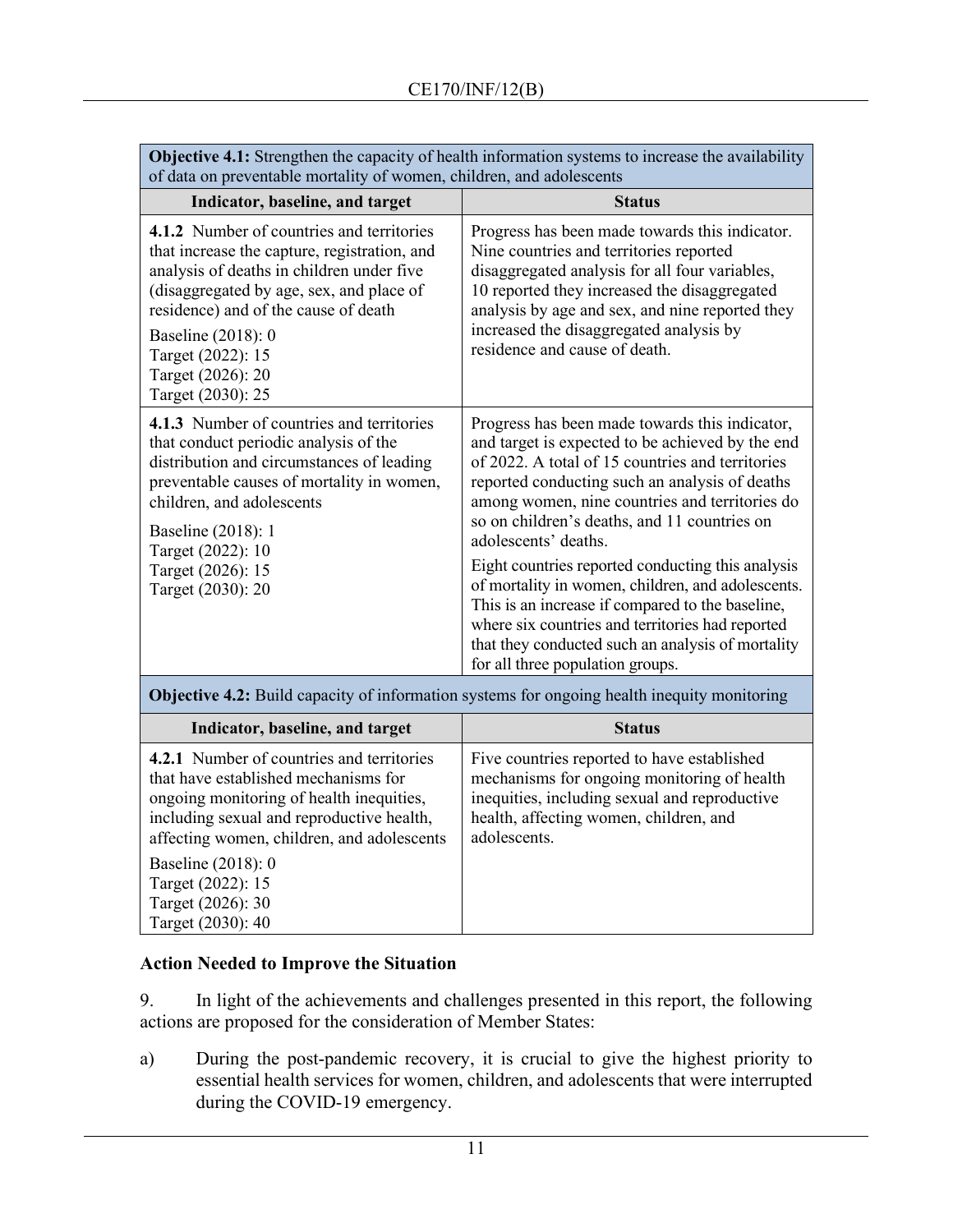- b) Member States are also urged to enhance efforts to strengthen information systems for the collection, analysis, and use of strategic information, disaggregated by age, income, ethnicity, and place of residence, in order to improve the monitoring of inequalities affecting the health of women, children, and adolescents.
- c) In addition, Member States must prioritize the implementation of inter-sectoral policies and participation mechanisms for women and adolescents in order to effectively address persisting inequalities.
- d) Lastly, it is essential to make greater investments in evidence-based interventions in schools, families, and communities, in order to enhance actions to support healthy life trajectories.

## **Action by the Executive Committee**

10. The Executive Committee is invited to take note of this report and provide any comments it deems pertinent.

# **References**

- 1. Pan American Health Organization. Plan of Action for Women's, Children's, and Adolescents' Health 2018-2030 [Internet]. 56th Directing Council of PAHO, 70th Session of the Regional Committee of WHO for the Americas; 2018 Sep 23-27; Washington, DC. Washington, DC: PAHO; 2018 (Document CD56/8, Rev. 1) [accessed 2022 Feb 18]. Available from: [https://iris.paho.org/bitstream/handle/10665.2/49609/CD56-8-e.pdf.](https://iris.paho.org/bitstream/handle/10665.2/49609/CD56-8-e.pdf)
- 2. Every Woman Every Child. The Global Strategy for Women's, Children's, and Adolescents' Health (2016-2030) [Internet]. New York: EWEC; 2015 [accessed 2022 February 18]. Available from: [http://www.everywomaneverychild.org/wp](http://www.everywomaneverychild.org/wp-content/uploads/2016/11/EWEC_globalstrategyreport_200915_FINAL_WEB.pdf)[content/uploads/2016/11/EWEC\\_globalstrategyreport\\_200915\\_FINAL\\_WEB.pdf.](http://www.everywomaneverychild.org/wp-content/uploads/2016/11/EWEC_globalstrategyreport_200915_FINAL_WEB.pdf)
- 3. World Health Organization. Committing to implementation of the Global Strategy for Women's, Children's and Adolescents' Health [Internet]. Sixty-Ninth World Health Assembly, Agenda item 13.3; 28 May 2016; Geneva, WHO; 2016 (Document WHA69.2) [accessed 2022 Feb 18]. Available from: [http://apps.who.int/gb/ebwha/pdf\\_files/WHA69/A69\\_R2-en.pdf.](http://apps.who.int/gb/ebwha/pdf_files/WHA69/A69_R2-en.pdf)
- 4. United Nations. The 17 Goals [Internet]. New York: United Nations; 2015 [accessed 2022 February 18]. Available from: [https://sdgs.un.org/goals.](https://sdgs.un.org/goals)